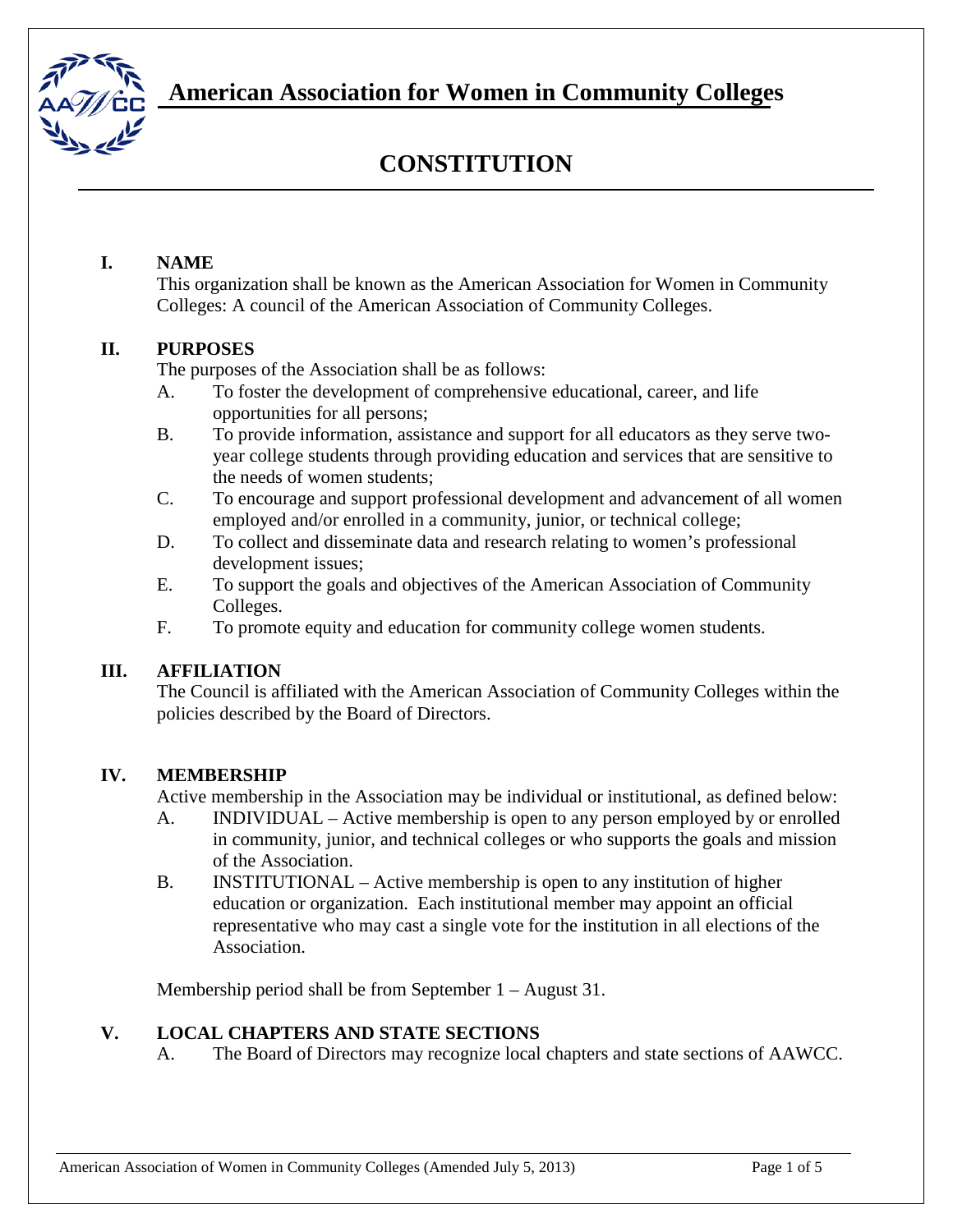- B. The Board shall establish procedures for approving such applications, which shall include action upon the same at the spring meeting of the Board held in conjunction with the annual AACC convention or at the fall meeting of the Board.
- C. A statewide section may be formed if members in that state petition the Board of Directors for recognition as an affiliated section. Approval shall be as in Section B above.
- D. The Board of Directors shall establish procedures governing the continuation or dissolution of any such chapter or section.
- E. Every chapter and section duly recognized by the Board of Directors shall be responsible for filing all necessary financial reports with the Vice President for Finances and shall be eligible to use the AAWCC's name, logo, and tax status.
- F. Recognized chapters and sections shall follow and uphold the purposes and Bylaws of AAWCC.

# **VI. OFFICERS AND REGIONAL DIRECTORS**

# A. Officers

The Officers of the Association shall be:

- **President**
- **President-Elect**
- **Immediate Past President**
- Vice President for Professional Development
- **Vice President for Membership**
- Vice President for Communications
- Vice President for Resource and Development
- **Vice President for Finances**
- B. Regional Directors

Each of the 10 geographic regions will have a Regional Director.

C. Duties of Officers and Regional Directors The duties of each Officer and Regional Director are specified in the Bylaws.

# **VII. ELECTION OF OFFICERS AND REGIONAL DIRECTORS**

- A. Nominations for the Board will be provided according to the Bylaws.
- B. Eligibility for the Board
	- 1. The President-Elect shall become President after a one-year term. The President-Elect shall be a CEO and/or Executive of a community college.
	- 2. Remaining Officers and Directors All active members in good standing as defined in the Bylaws shall be eligible to serve in any remaining position.
- C. Election of Officers and Directors

All Officers and Directors will be elected for three-year terms with the exception of the President who will serve two years; the President-Elect who will serve for one year before assuming a two-year term as President. The Vice President for Finances and the Vice President for Communications shall be appointed by the President on a yearly basis with the approval of the Board.

- D. Terms of Office
	- 1. All terms of office are defined as three years.
	- 2. A member may be elected to serve no more than two consecutive full terms in any one position and no more than ten consecutive years as a Board member, or with approval by the Board to continue in service as needed.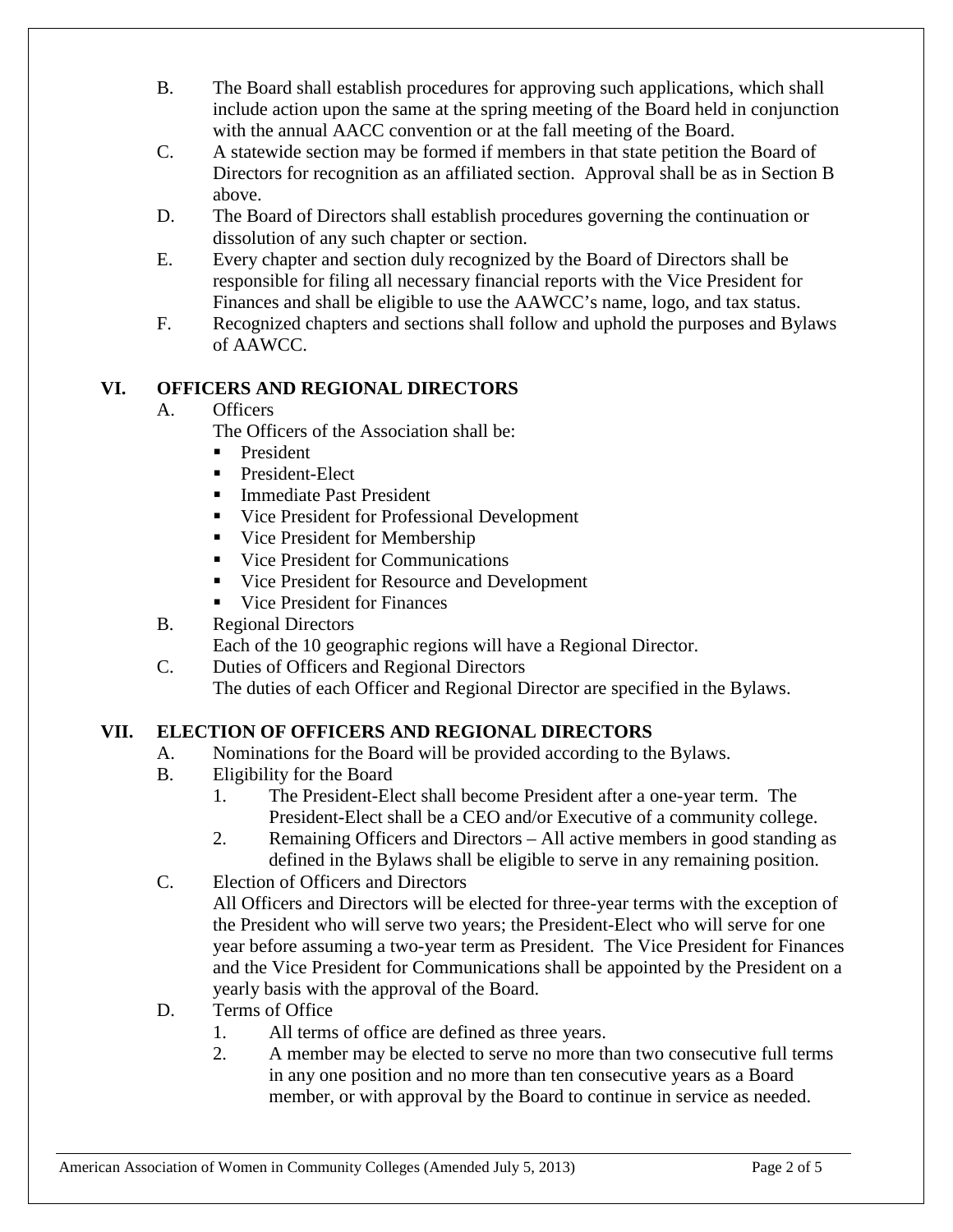3. The AWWCC President shall not be elected to serve more than one full term as President. She then serves a two-year term as Immediate Past-President. After that she may be reelected to any Board position.

### E. Elections

Elections will be conducted by email or electronic ballot using the current technology available. Election is by simple majority of active members submitting valid ballots.

F. Board Vacancies In the event that an office is vacated, the office will be filled according to procedures outlined in the Bylaws.

### **VIII. BOARD OF DIRECTORS**

- A. The Board of Directors shall be composed of the following:
	- President;

President-Elect;

Vice Presidents for Professional Development, Membership, Communications, Resource Development, and Finances;

Regional Directors;

Immediate Past President;

AAWCC Representative to AACC

- B. At her discretion, the president, with Board approval, may appoint up to three special board members.
- C. The duties of the Board of Directors shall be as specified in the Bylaws.

# **IX. EXECUTIVE COMMITTEE**

- A. The Executive Committee consists of the President; the President-Elect; the Immediate Past-President; the Vice Presidents for Professional Development, Resource Development, Membership, Communications, and Finances.
- B. The duties of the Executive Committee shall be as specified in the Bylaws.

# **X. BOARD ETHICS**

- A. Board Director and officers will conduct organizational business according to high professional standards.
- B. As volunteers, all Board members should comply with requests for response to official communications and should take seriously attendance at all official meetings.
- C. Two unexcused absences of Board meetings within one calendar year will result in review of the sitting Board member by the President and/or Past President to determine if future and continued Board affiliation status is appropriate.
- D. Lack of any communication to the Executive Committee or Membership Support Services between Board meetings will result in the same aforementioned action.
- E. Officers/Board members of the American Association for Women in Community Colleges shall not engage in any activity which would be inconsistent with the status of an educational and charitable organization as defined in section  $501(c)(3)$  of the Internal Revenue Code of 1954 or any successor provisions thereto.
- F. All Board members and officers are expected to follow and execute specific duties as outlined in job descriptions. Failure to do so will result in the aforementioned action as outlined above.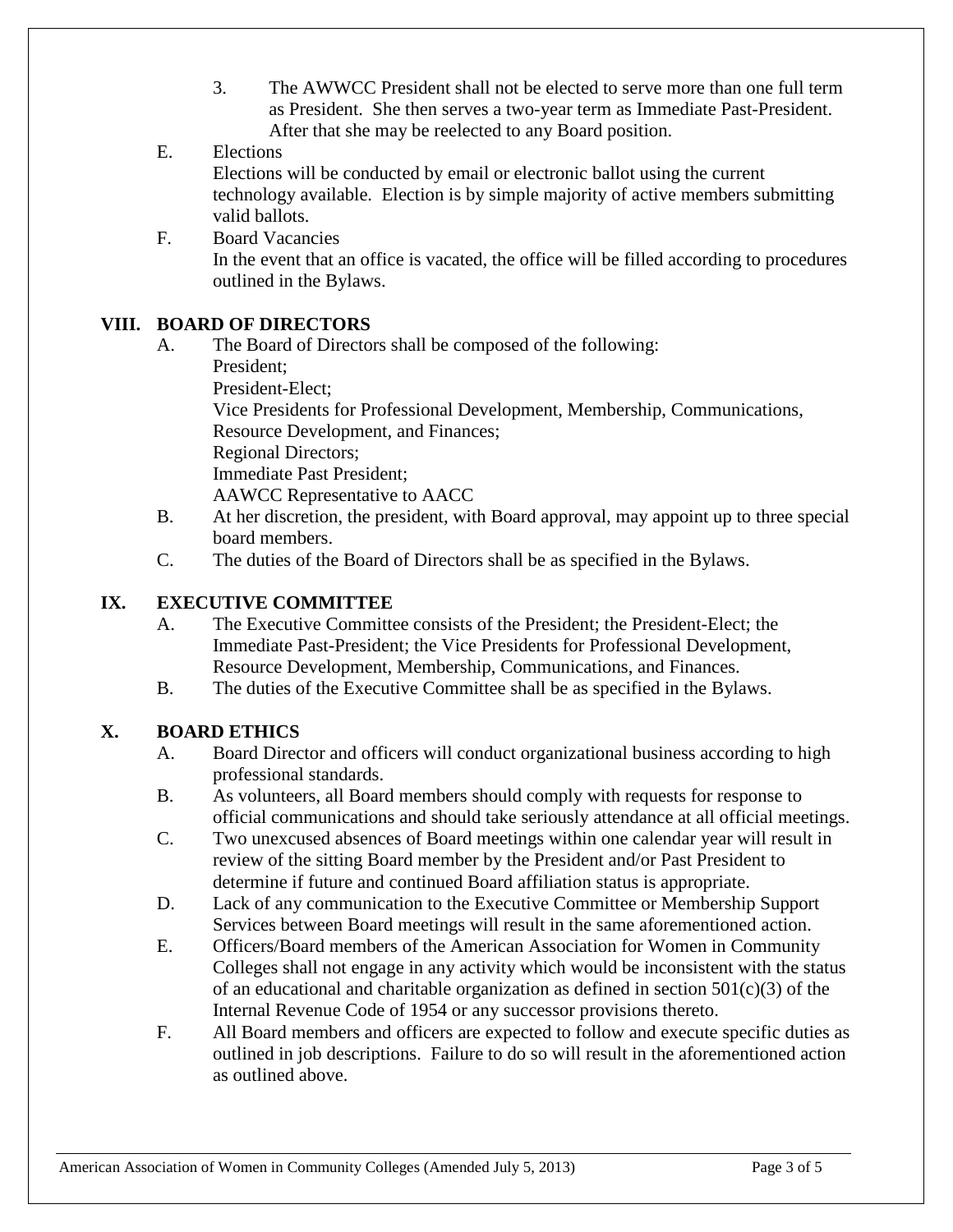#### **XI. MEETINGS**

- A. Board of Directors
	- 1. One regular meeting of the Board of Directors shall be held annually.
	- 2. Special meetings of the Board of Directors may be called by the President or upon written request of a majority of the Board of Directors.
	- 3. A quorum shall consist of a simple majority of the Board of Directors.
- B. Executive Committee

Special meetings of the Executive Committee may be called by the President or upon request of a simple majority of the Executive Committee.

- C. Annual Business Meeting
	- 1. One annual meeting of the general membership shall be scheduled to coincide with the annual convention of the American Association of Community Colleges.
	- 2. Special meetings of the general membership may be called by the President upon written request of a simple majority of the Board of Directors.
- D. Announcement of Meetings

Annual meetings must be announced to all members in good standing no later than one calendar month preceding the date of the meeting.

### **XII. DUES**

The Board of Directors shall set dues to encourage maximum participation from potential members at all economic levels.

#### **XIII. FINANCES**

A. Fiscal Year

The fiscal year shall be July 1 to June 30.

B. Budget

The annual budget of the Association shall be determined and approved by the Board of Directors.

C. Use of Income and Assets

All of the assets and income of the Association shall be used only for the purposes herein set forth, including the payment of expenses incident thereto, and no part of the assets or income of the Association shall be distributable to its members or Directors, and no substantial part of its activities shall be for the carrying on of propaganda or otherwise attempting to influence legislation in any political campaign on behalf of any candidate for public office.

D. Dissolution

In the event of dissolution or other termination of the organization, title to all of its assets shall rest in such organization which qualifies under section  $501(c)(3)$  of the Internal Revenue Code of 1954 or any successor provision thereto (as the members may select by vote).

E. Status

The American Association for Women in Community Colleges shall not engage in any activity which would be inconsistent with the status or an educational and charitable organization as defined in Section  $501(c)(3)$  of the Internal Revenue Code of 1954 or any successor provisions thereto.

# **XIV. AMENDMENTS TO THE CONSTITUTION**